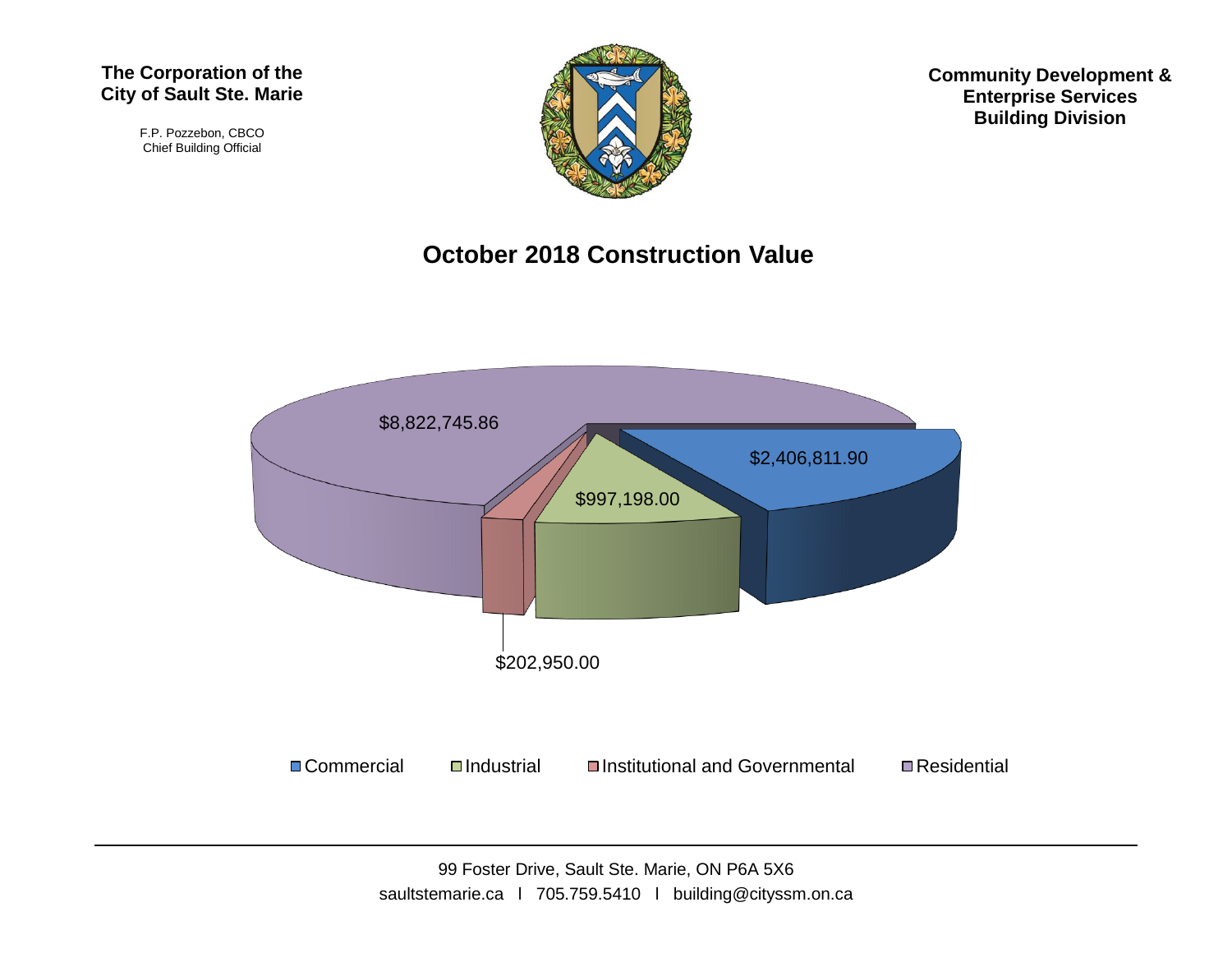

**Community Development and Enterprise Services Building Division**

**Tel: (705) 759-5410Fax: (705) 541-7165**

## **BUILDING PERMITS SUMMARY 2018/10/01 to 2018/10/31**

| <b>Building Type</b>                  | <b>New Construction</b> |                          |                      |                        | <b>Alterations and Additions</b> |                      | <b>Total</b>           |                          |                      |
|---------------------------------------|-------------------------|--------------------------|----------------------|------------------------|----------------------------------|----------------------|------------------------|--------------------------|----------------------|
|                                       | Num of<br><b>Units</b>  | Num of<br><b>Permits</b> | <b>Value of Work</b> | Num of<br><b>Units</b> | Num of<br><b>Permits</b>         | <b>Value of Work</b> | Num of<br><b>Units</b> | Num of<br><b>Permits</b> | <b>Value of Work</b> |
| <b>Commercial</b>                     |                         |                          |                      |                        |                                  |                      |                        |                          |                      |
| Hotel, hotel/motel,<br>motor hotel    | $\mathbf 0$             | 0                        | \$0.00               | 0                      | 1                                | \$300,000.00         | $\mathbf 0$            | 1                        | \$300,000.00         |
| Office building                       | $\mathbf 0$             | 0                        | \$0.00               | 0                      | 3                                | \$1,453,695.00       | 0                      | 3                        | \$1,453,695.00       |
| Restaurant                            | $\mathbf 0$             | $\pmb{0}$                | \$0.00               | $\pmb{0}$              | 4                                | \$490,316.90         | $\mathbf 0$            | 4                        | \$490,316.90         |
| Retail and<br>wholesale outlets       | $\mathbf 0$             | $\mathbf 0$              | \$0.00               | 0                      | $\overline{7}$                   | \$160,300.00         | $\mathbf 0$            | $\overline{7}$           | \$160,300.00         |
| Retail complex                        | $\mathbf 0$             | 0                        | \$0.00               | 0                      |                                  | \$2,500.00           | $\mathbf 0$            | 1                        | \$2,500.00           |
| Total:                                | $\mathbf 0$             | $\pmb{0}$                | \$0.00               | $\pmb{0}$              | 16                               | \$2,406,811.90       | 0                      | 16                       | \$2,406,811.90       |
| <b>Industrial</b>                     |                         |                          |                      |                        |                                  |                      |                        |                          |                      |
| Primary industry<br>building          | $\mathbf 0$             | 0                        | \$0.00               | 0                      | 1                                | \$70,000.00          | $\mathbf 0$            | 1                        | \$70,000.00          |
| Storage building                      | 0                       | 0                        | \$0.00               | 0                      | $\overline{c}$                   | \$49,198.00          | $\pmb{0}$              | $\overline{2}$           | \$49,198.00          |
| Transportation<br>terminal            | $\mathbf 0$             | $\mathbf 0$              | \$0.00               | $\pmb{0}$              | 1                                | \$878,000.00         | $\overline{0}$         |                          | \$878,000.00         |
| Total:                                | $\mathbf 0$             | $\mathbf 0$              | \$0.00               | $\mathbf 0$            | $\overline{\mathbf{4}}$          | \$997,198.00         | 0                      | 4                        | \$997,198.00         |
| <b>Institutional and Governmental</b> |                         |                          |                      |                        |                                  |                      |                        |                          |                      |
| Elementary school,<br>kindergarten    | $\pmb{0}$               | 0                        | \$0.00               | 0                      | $\overline{2}$                   | \$202,950.00         | $\pmb{0}$              | $\overline{2}$           | \$202,950.00         |
| Total:                                | $\mathbf 0$             | $\mathbf 0$              | \$0.00               | $\mathbf 0$            | $\overline{\mathbf{2}}$          | \$202,950.00         | 0                      | $\overline{2}$           | \$202,950.00         |
| <b>Residential</b>                    |                         |                          |                      |                        |                                  |                      |                        |                          |                      |
| Apartment                             | 8                       | $\overline{2}$           | \$600,000.00         | 11                     | $\overline{\mathbf{4}}$          | \$5,908,000.00       | 19                     | 6                        | \$6,508,000.00       |
| Row House                             | $\mathbf 0$             | $\pmb{0}$                | \$0.00               | $\pmb{0}$              | 12                               | \$24,000.00          | $\mathbf 0$            | 12                       | \$24,000.00          |
| Single House                          | $\pmb{0}$               | 0                        | \$0.00               | $\pmb{0}$              | 91                               | \$2,290,745.86       | $\mathbf{0}$           | 91                       | \$2,290,745.86       |
| Total:                                | 8                       | $\overline{2}$           | \$600,000.00         | 11                     | 107                              | \$8,222,745.86       | 19                     | 109                      | \$8,822,745.86       |
| <b>Grand Total:</b>                   | 8                       | $\overline{2}$           | \$600,000.00         | 11                     | 129                              | \$11,829,705.76      | 19                     | 131                      | \$12,429,705.76      |

Generated 2018/11/01 at 9:22 AM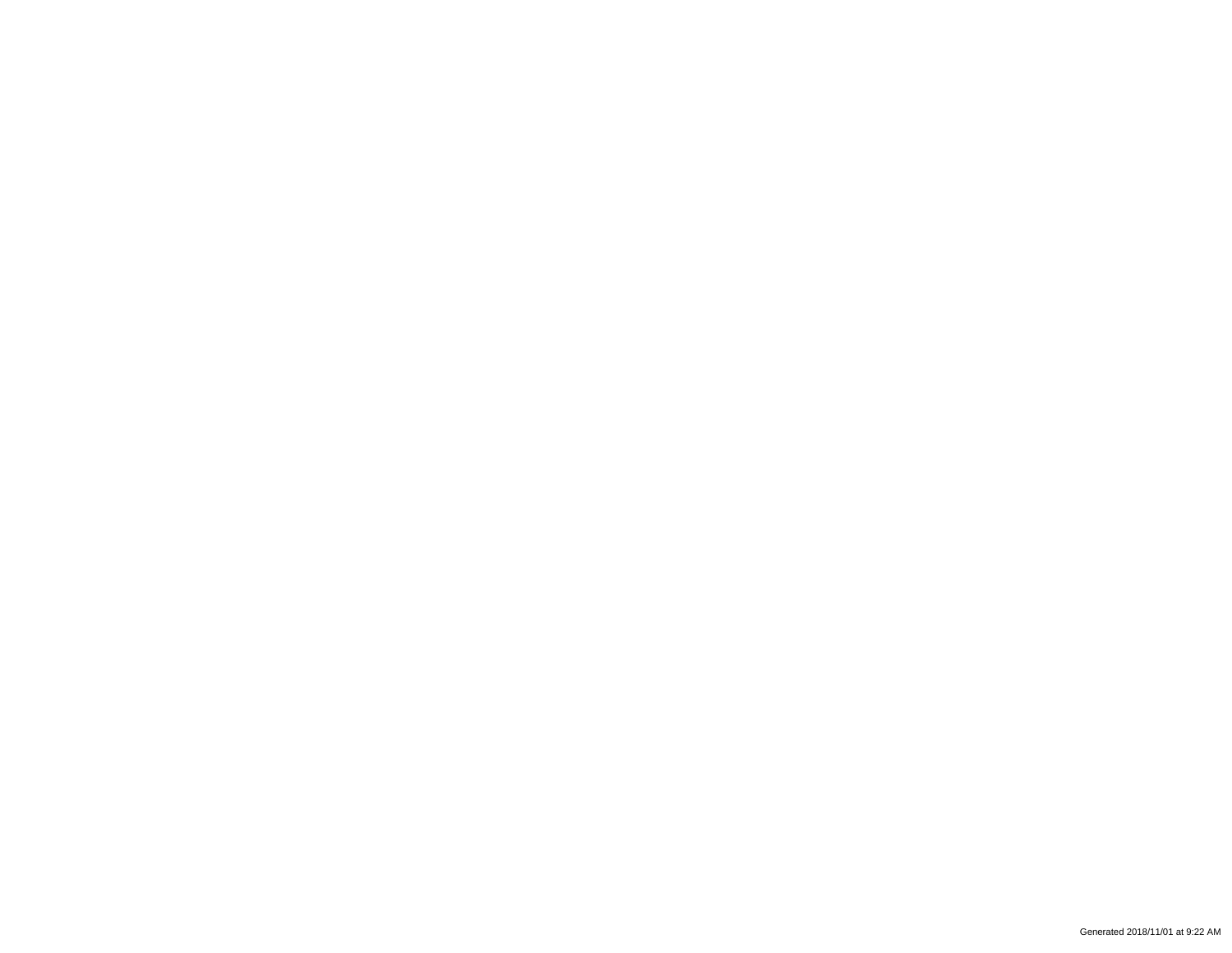

**Community Development and Enterprise Services Building Division**

**Tel: (705) 759-5410Fax: (705) 541-7165**

# **DEMOLITION PERMITS SUMMARY 2018/10/01 to 2018/10/31**

| <b>Building Type</b>            | <b>New Construction</b> |                          |                         |                        | <b>Alterations and Additions</b> |                      | <b>Total</b>           |                          |                      |
|---------------------------------|-------------------------|--------------------------|-------------------------|------------------------|----------------------------------|----------------------|------------------------|--------------------------|----------------------|
|                                 | Num of<br><b>Units</b>  | Num of<br><b>Permits</b> | Value of<br><b>Work</b> | Num of<br><b>Units</b> | Num of<br><b>Permits</b>         | <b>Value of Work</b> | Num of<br><b>Units</b> | Num of<br><b>Permits</b> | <b>Value of Work</b> |
| <b>Commercial</b>               |                         |                          |                         |                        |                                  |                      |                        |                          |                      |
| Retail and<br>wholesale outlets | 0                       | 0                        | \$0.00                  | $\mathbf 0$            |                                  | \$400,000.00         | 0                      |                          | \$400,000.00         |
| Total:                          | 0                       | 0                        | \$0.00                  | $\mathbf 0$            |                                  | \$400,000.00         | 0                      |                          | \$400,000.00         |
| <b>Residential</b>              |                         |                          |                         |                        |                                  |                      |                        |                          |                      |
| Single House                    | 0                       | 0                        | \$0.00                  | $\mathbf{0}$           | 6                                | \$26,460.00          | $\mathbf 0$            | 6                        | \$26,460.00          |
| Total:                          | Λ                       | 0                        | \$0.00                  | 0                      | 6                                | \$26,460.00          | 0                      | 6                        | \$26,460.00          |
| <b>Grand Total:</b>             | 0                       | 0                        | \$0.00                  | $\boldsymbol{0}$       |                                  | \$426,460.00         | 0                      |                          | \$426,460.00         |